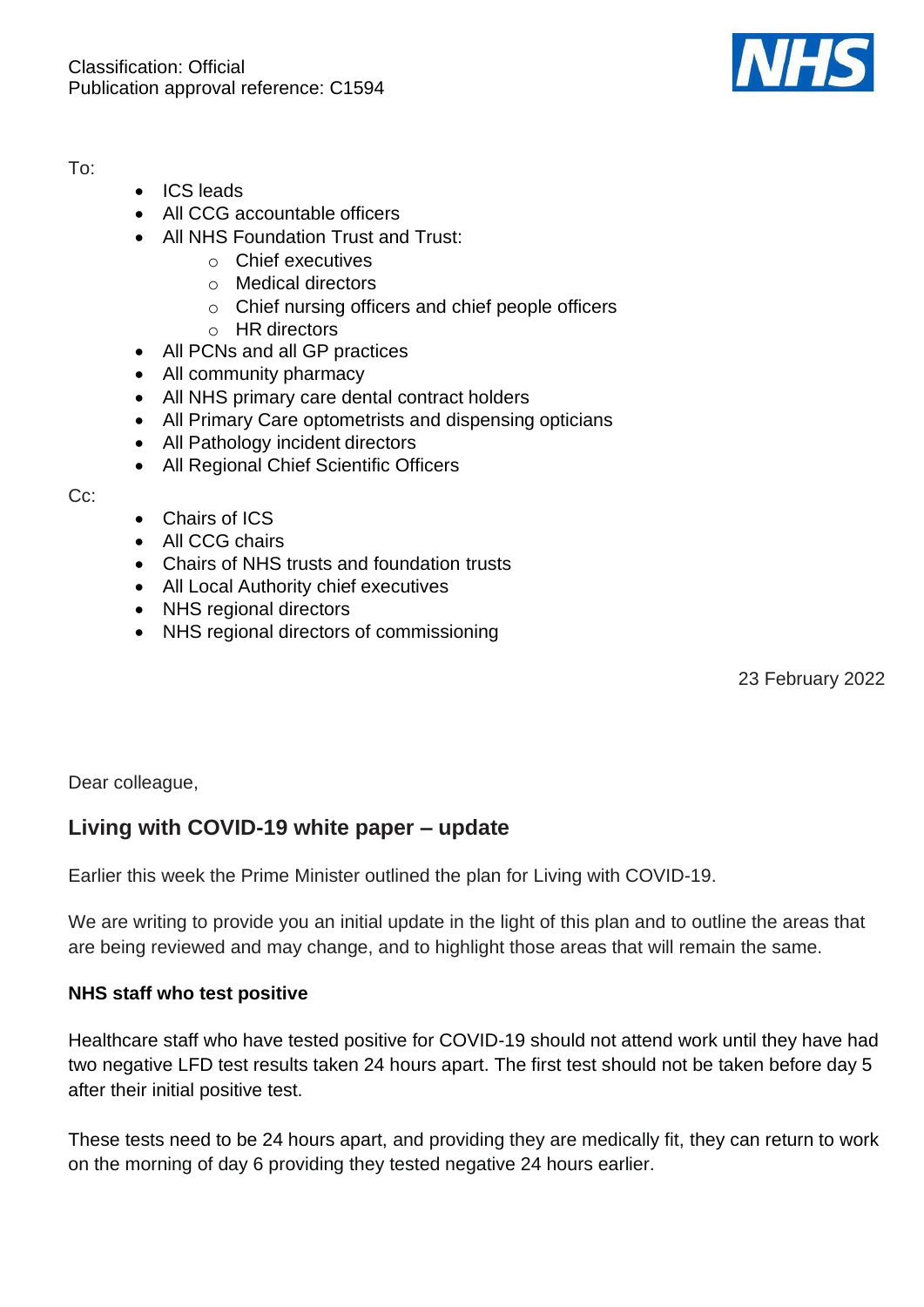UKHSA will be updating the guidance for staff and patients exposed to COVID-19 and this will be posted on the UKHSA guidance pages on the [24 February.](https://www.gov.uk/government/publications/covid-19-management-of-exposed-healthcare-workers-and-patients-in-hospital-settings)

In line with previous NHS England and NHS Improvement [guidance](https://www.england.nhs.uk/wp-content/uploads/2020/03/20200302-COVID-19-letter-to-the-NHS-Final.pdf) published in March 2020, NHS organisations and their subcontractors are expected to ensure that any member of staff, including bank and sub-contractor staff, who have to be physically present at an NHS facility to carry out their duties, receives full pay for any period in which they cannot attend work as a result of public health advice.

As throughout the pandemic, it is vital that organisations continue to work closely with their subcontractors to manage infection risk.

For Agency staff, in line with *previous guidance* published on NHS Employers website, the agency must ensure that the staff being sent to undertake a shift have not tested positive for COVID-19.

The Temporary COVID-19 - [Terms and Conditions guidance,](https://www.nhsemployers.org/articles/covid-19-pay-faqs) which includes arrangements for COVID-19 related sickness absence will remain in place. As such, there should be no immediate change in the payments made to eligible individuals who are required not to attend work due to COVID-19.

For Primary Care staff, in line with previous *guidance* published by NHS England and NHS Improvement, general practices must ensure staff are not required to work if they test positive for COVID-19.

## **Testing for patients and staff**

The Prime Minister outlined changes to a variety of testing protocols; we will be writing to you in the coming weeks with the specific detail of the various testing protocols for patients and staff. Current testing protocols should continue until further guidance is received.

For now, NHS staff should continue to access their tests via the universal offer online until advised otherwise and community pharmacies will continue to provide a supply of tests until 31 March. In extremis, regional testing leads will have a supply of tests to be accessed on an emergency basis provided to them by UKHSA. We will communicate further about testing provision for NHS staff and patients as this is agreed with UKHSA and DHSC.

Reporting test results remains a requirement and we should encourage all staff to report the results of their twice weekly asymptomatic tests whether positive or negative at [https://www.gov.uk/report](https://www.gov.uk/report-covid19-result)[covid19-result.](https://www.gov.uk/report-covid19-result)

## **Infection, Prevention and Control**

There are no immediate changes to IPC requirements. This includes the requirement for staff, patients and visitors to wear a mask/face covering in healthcare settings. The consistent application of IPC measures, alongside the roll out of the vaccine programme and staff and patient testing, remains the most effective defence against the entry and spread of COVID-19 in healthcare settings.